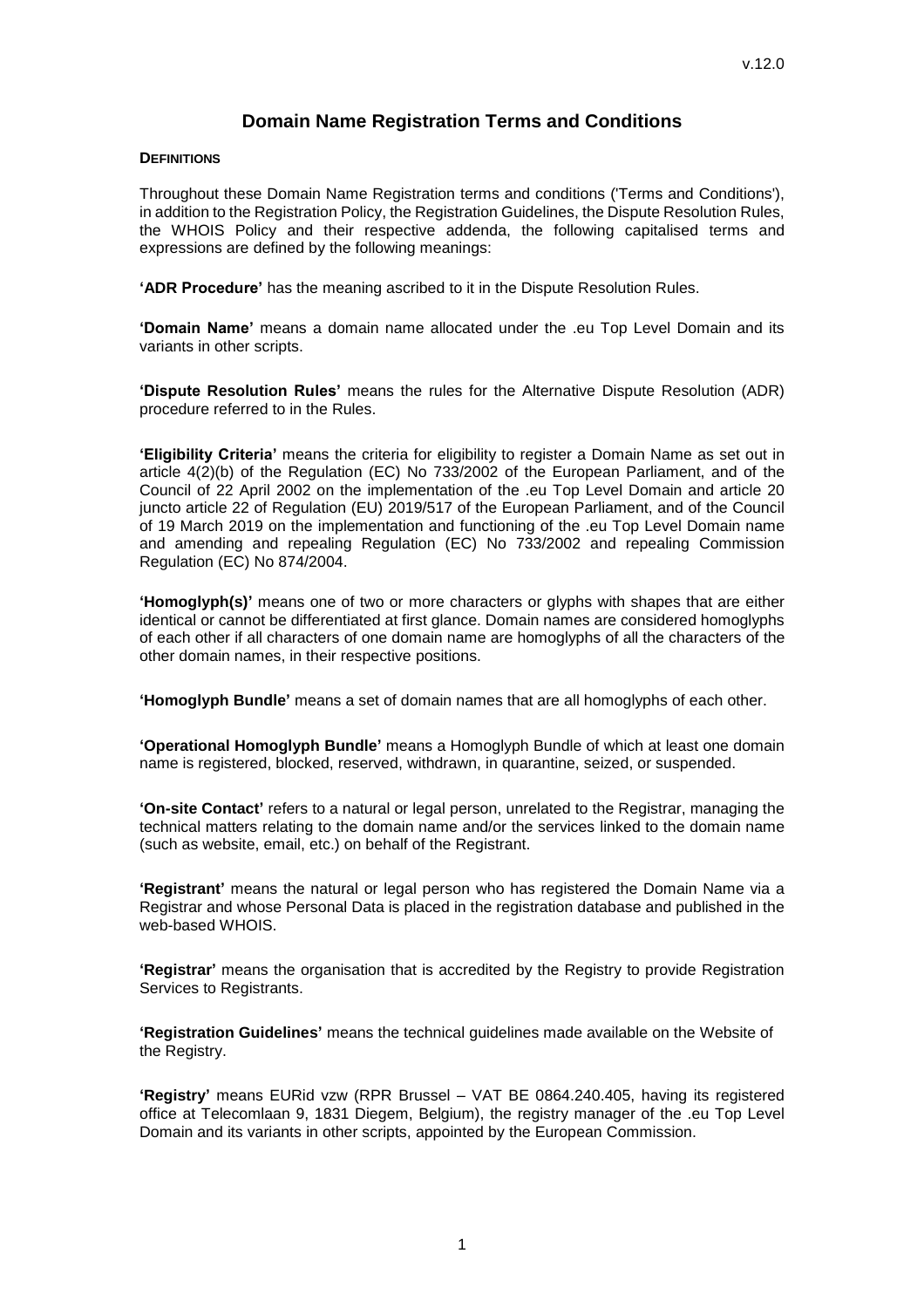**'Regulations'** means Regulation (EC) No 733/2002 of the European Parliament, and of the Council of 22 April 2002 on the implementation of the .eu Top Level Domain Commission Regulation (EC) No 874/2004 of 28 April 2004 laying down public policy rules concerning the implementation and functions of the .eu Top Level Domain and the principles governing registration; Regulation (EU) 2019/517 of the European Parliament and of the Council of 19 March 2019 on the implementation and functioning of the .eu top level domain name and amending and repealing Regulation (EC) No 733/2002 and repealing Commission Regulation (EC) No 874/2004, and any further regulation that would replace, amend or complete such rules and principles.

**'Rules'** means all Regulations and rules applicable to the .eu and its variants in other scripts at Second and Top Level, the Domain Name Registration Policy, these Domain Name Registration Terms and Conditions, the WHOIS Policy, the ADR Rules and the ADR Supplemental Rules, as published amongst other rules and/or Regulations on the Website of the Registry, the Czech Arbitration Court (www.adr.eu), and the WIPO Arbitration and Mediation Center [\(www.wipo.int\)](http://www.wipo.int/). These Rules set out the rights and obligations of the Registry, the Registrar and the Registrant with respect to a Domain Name.

**'Term'** means the (renewable) Domain Name registration period, calculated in years, starting on the registration date and ranging from one (1) to ten (10) years. Domain Names registered on 29 February will always be renewed on 28 February.

**'Website of the Registry'** means the website available at [https://www.eurid.eu.](https://www.eurid.eu/)

**'WHOIS Policy'** means the WHOIS Policy made available on the Website of the Registry.

#### **SECTION 1. ELIGIBILITY REQUIREMENTS**

Only natural persons, undertakings, or organisations meeting the Eligibility Criteria shall be eligible to register a Domain Name.

#### **SECTION 2. FIRST COME, FIRST SERVED PRINCIPLE; AVAILABILITY AND TECHNICAL REQUIREMENTS; BLOCKED AND RESERVED NAMES**

- 1. Unless otherwise stated in the Rules, the Registry shall register Domain Names on a 'first come, first served' basis, in accordance with the terms and conditions set forth herein. In this respect, the date and time of receipt by the Registry's systems of a complete and technically correct Domain Name registration, as set forth in the Registration Guidelines, shall be the sole point of reference.
- 2. Only the following names can be registered as a Domain Name:
	- a) Available Domain Names. A Domain Name is available when: (i) it is not already registered as a Domain Name; (ii) it is not reserved, blocked, or known to the Registry as 'not registrable' in accordance with the Rules, unless otherwise stated therein; (iii) it is not part of an Operational Homoglyph Bundle;
	- b) Domain Names meeting the following technical and lexical requirements: (i) A minimum of 2 characters long before their conversion into the ACE (ASCII Compatible Encoding) notation (not including the Top Level Domain in any possible available script); a maximum of 63 characters long after their conversion into the ACE notation (not including the Top Level Domain in any possible available script), and after the conversion of capitals into small letters;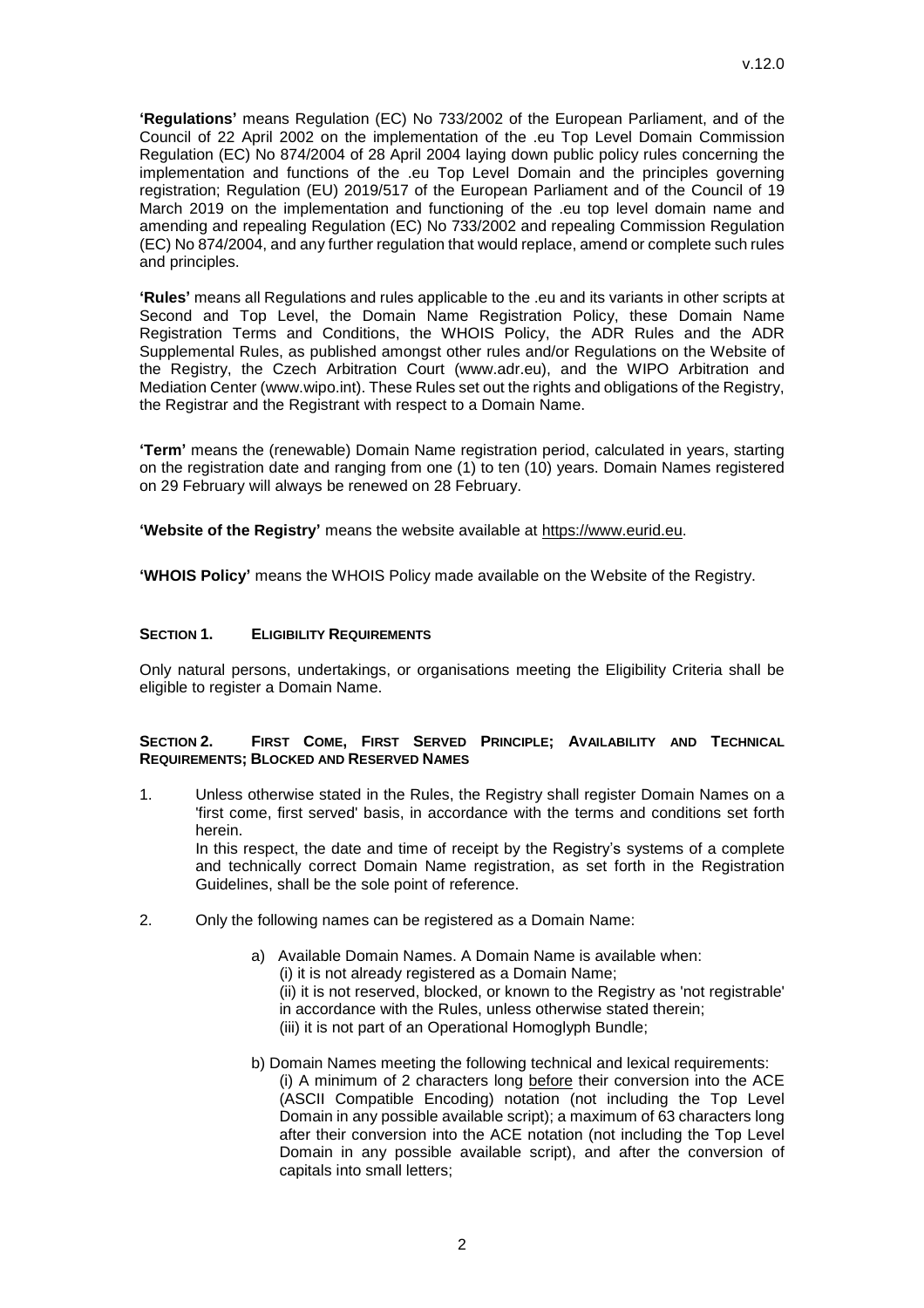(ii) Exclusively using characters selected from the list of supported characters in the Latin, Greek, and Cyrillic scripts (as published on the Website of the Registry in the UNICODE representation);

(iii) The selected characters must match the script of the Top Level extension ('script matching');

(iv) Contain letters from a single script only in the UNICODE representation, including digits '0' to '9' and/or a hyphen ('-');

(v) Do not begin or end with a hyphen ('-');

(vi) Do not contain a hyphen ('-') in the third and fourth positions simultaneously, unless they begin with the characters 'xn';

(vii) May not consist exclusively of an alpha-2 country code (ISO 3166);

(viii) May not contain any characters other than the Latin letters 'A' to 'Z' or 'a' to 'z', the digits '0' to '9' or the hyphen ('-') if they begin with the characters 'xn--'.

All of the above conditions must be met.

### **SECTION 3. OBLIGATIONS OF THE REGISTRANT**

Throughout the Term, the Registrant has the following obligations:

- 1. As referred to in the Registration Policy, to keep its contact information accurate, complete, and up-to-date, both (i) with the Registrar with whom the Registrant has entered into an Agreement and (ii) with the Registry (via the Registrar). Moreover, the Registrant represents and warrants that any email address communicated to the Registry shall be a functioning e-mail address;
- 2. To use the Domain Name in such a way that does not violate any third-party rights, applicable laws, or regulations, including discrimination on the basis of race, language, sex, religion, or political view;
- 3. Not to use the Domain Name (i) in bad faith or (ii) for any unlawful purpose.

#### **SECTION 4. REPRESENTATIONS AND WARRANTIES OF THE REGISTRANT**

The Registrant represents and warrants that:

- 1. it meets the Eligibility Criteria, and it shall inform the Registry when it ceases to meet such conditions via its Registrar;
- 2. all information provided to the Registry during the Domain Name registration process is true, complete, and accurate;
- 3. the Domain Name registration is made in good faith, for a lawful purpose, and does not infringe the rights of any third party;
- 4. the Domain Name is not contrary to public policy or morality (e.g. is not obscene or offensive), and is not unlawful;
- 5. throughout the Term, it shall abide by these Terms and Conditions and any and all applicable Rules.

## **SECTION 5. FEES AND PAYMENT**

- 1. The applicable fees charged by the Registry to Registrars for the registration, renewal, term extension, transfer, and reactivation of Domain Names may be consulted on the Website of the Registry.
- 2. Payment of any fees due, for which the Registrant is solely liable, must be made with the Registry via a Registrar. The Registry is not responsible for any failure on the part of the Registrar in this respect, including where such failure results in the nonregistration or deletion of the Domain Name concerned.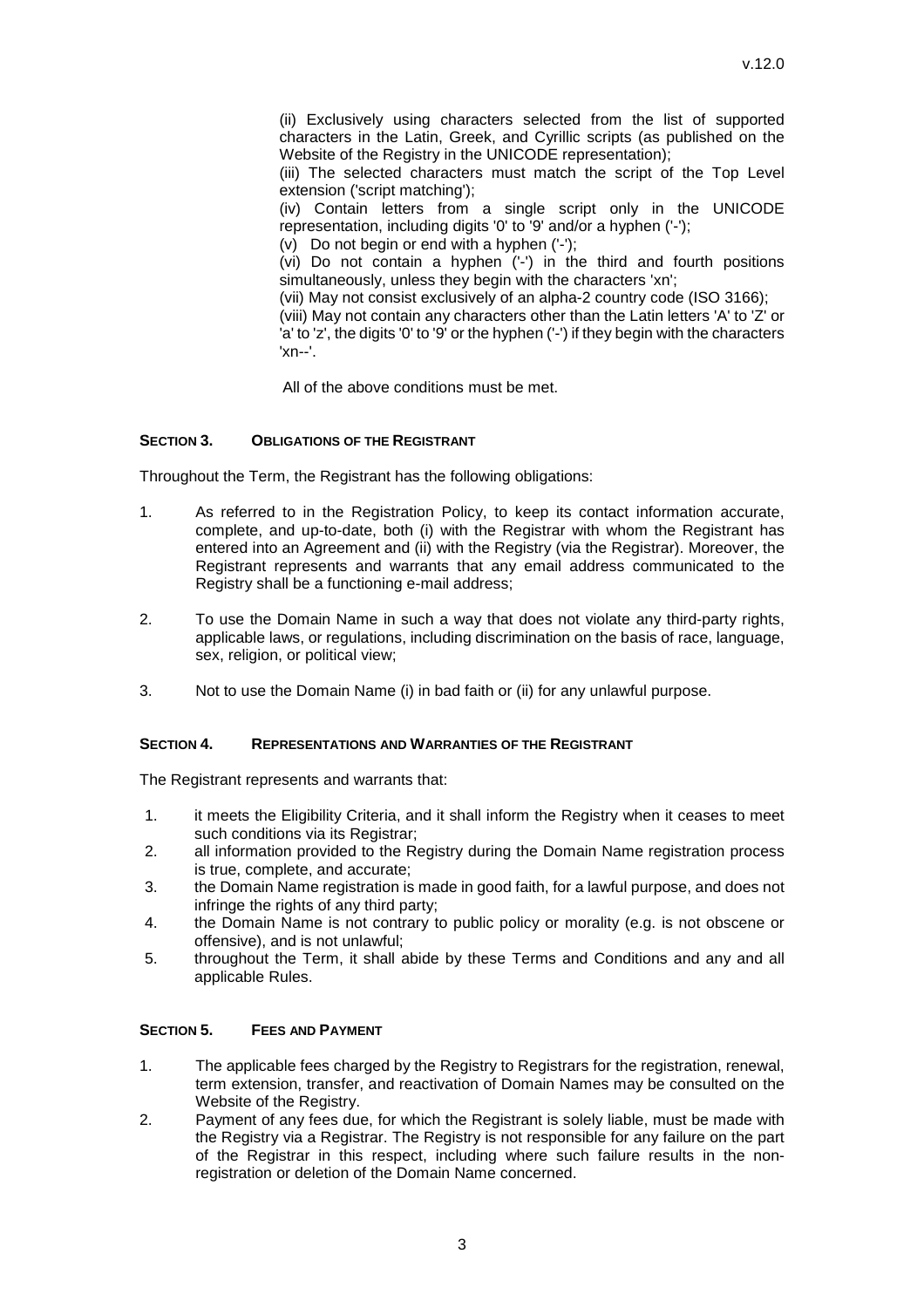### **SECTION 6. TERM, RENEWAL AND EXTENSION OF THE TERM OF THE DOMAIN NAME REGISTRATION**

- 1. The Term of any Domain Name registration shall commence and end on the dates set forth above in the definition of the Term. Unless otherwise stated herein, the Term shall be tacitly renewed for an additional period of one (1) year subject to the provisions set forth in the definition of Term.
- 2. The Registrant shall be entitled to terminate the Domain Name registration in accordance with its agreement with its Registrar. Such termination shall only take effect if the Registry receives a deletion request via the Registrar before the end of the Term. If no such request is received, the Registry shall be entitled to claim the applicable renewal fee for the renewed Term in accordance with the procedure set out in Section 9 of the Registration Policy.
- 3. The Registry is under no obligation to inform the Registrant in advance when the Term is about to expire.
- 4. The Registry shall be entitled to immediately suspend or cancel the Domain Name when the Registrant is in breach of the Rules.

### **SECTION 7. TRANSFER OF A DOMAIN NAME**

1. Subject to Section 8 below, the Registrant has the right to transfer the Domain Name to a new Registrant and/or to another accredited Registrar in accordance with the procedure set forth in Section 10 of the Registration Policy, provided the following conditions are met:

a) The Domain Name is being transferred to a new Registrant. The new Registrant has confirmed that it satisfies the Eligibility Criteria; and

b) The Registrar is in credit for the payment of the applicable fees.

By following this procedure, the Registrars and Registrants involved acknowledge and warrant the validity of the transfer of the Domain Name.

- 2. A Domain Name that is blocked cannot be transferred other than by a decision taken by:
	- a) a panel in an ADR Procedure; or
	- b) the courts of a Member State.
- 3. During the Term, a Domain Name can be transferred at any time to the legal heirs of the Registrant (following the death of the Registrant) or to the purchaser of the Registrant's assets (in the event that the Registrant becomes subject to any of the proceedings referred to in the Rules) following the submission of the appropriate documentation, and provided that the legal heirs or the purchaser fulfil the eligibility requirements as set out in Section 1 of these Terms and Conditions. A transfer of this kind shall occur in accordance with the procedure set out in Section 10 of the Registration Policy.
- 4. If the Registrar fails to provide the Registrant with the unique authorisation code in accordance with Section 10 of the Registration Policy, the Registrant may request the authorisation code directly from the Registry, provided that the Registrant can demonstrate it has undertaken all efforts to obtain the authorisation code from the Registrar and that the Registrar has not provided it. In such a case, after receipt of the request from the Registrant and upon examination of the information received from the Registrant, the Registry may decide to grant the authorisation code directly to the Registrant.
- 5. Under no circumstances shall the Registry be liable for processing the transfer of a Domain Name. The (current and/or new) Registrar and the (current and/or new) Registrant shall be jointly, fully, and solely liable for ensuring that each request for the transfer of a Domain Name is appropriately documented and filed by an authorised person.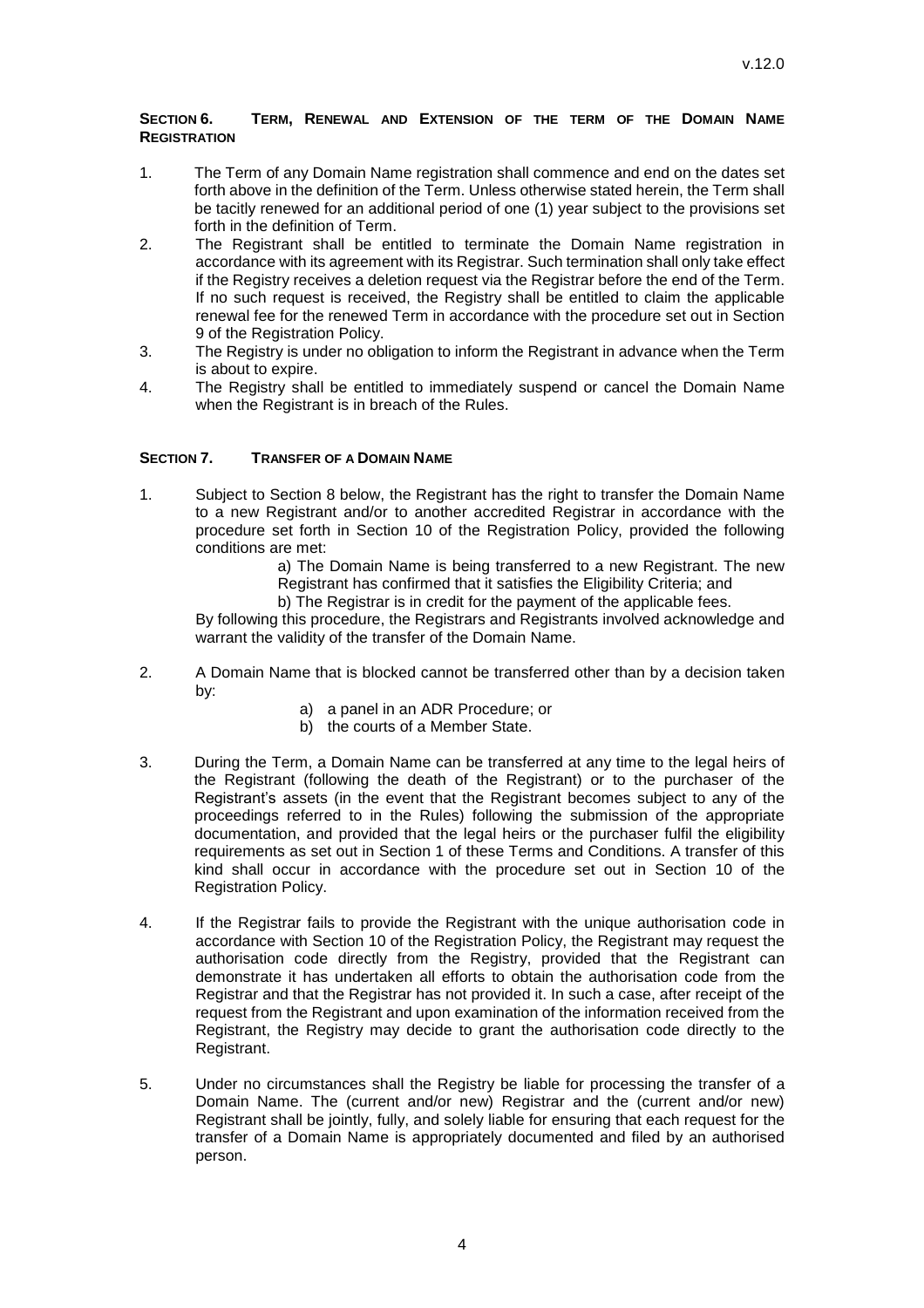6. For the avoidance of doubt, in the event of a transfer in accordance with Section 10.3 of the Registration Policy, the Term of the Domain Name shall remain unchanged.

#### **SECTION 8. SUSPENDED, BLOCKED AND REVOKED DOMAIN NAMES; REGISTRY LOCK**

1. The Registry shall suspend any Domain Name:

a) for forty (40) days if and to the extent the Registry has received a deletion request from the Registrar as set forth in Section 6.2 of these Terms and Conditions. The 40-day suspension period shall start on (i) the date mentioned in the deletion request or (ii) the date on which the deletion request was made in the event that the date mentioned in the deletion request is prior to such date, or no date was mentioned in the deletion request;

b) for which the Registry has requested the Registrant to replace its Registrar in accordance with Section 10.1 of the Registration Policy.

In the above cases, the Domain Name can no longer be used. The Registry shall display the 'suspended' status for those Domain Names in its web-based WHOIS.

2. During the period of suspension referred to in paragraph 1 above:

a) the Registrant may request to reactivate or transfer the suspended Domain Name in accordance with Section 11 of the Registration Policy. The Registry shall only reactivate a suspended Domain Name referred to in paragraph 1 a) upon receipt by the Registry of a request by the Registrar appointed by the Registrant to re-activate the Domain Name, and if the Registrar is in credit for the payment of the applicable re-activation fees;

b) the heirs of the Registrant (in the case of the death of the Registrant) or the relevant administrator may request to register the suspended Domain Name in the name of the heirs of the Registrant or the purchaser of the Registrant's assets, in accordance with the procedure laid down in the Registration Policy.

If, during the period of suspension referred to in paragraph 1a) above, the Domain Name is not reactivated or registered by the heirs of the Registrant (in the event of the death of the Registrant) or by the relevant administrator , the Registry shall make the Domain Name automatically available for general registration immediately after 40 days of suspension.

3. The Registry shall block any Domain Name:

a) that is considered by the courts of a Member State to be defamatory, racist, or contrary to public policy, upon notification of the court's decision. Upon notification of a final court order, the Domain Name shall be revoked and blocked from future registration as long as the relevant court order remains valid;

b) where the Registry is informed that an ADR Procedure or legal proceedings are pending, until such proceedings are terminated and the Registry has been notified of the relevant decision; in this case (i) the Domain Name cannot be transferred to a new Registrant and/or to another accredited Registrar, and (ii) the Registrant cannot change its contact information with respect to the blocked Domain Name;

c) where it has notified the Registrant and/or the Registrar in accordance with Section 12.2 of the Registration Policy*.*

- 4. The Registry shall revoke any Domain Name following a decision to that effect of a panel in an ADR Procedure or court order.
- 5. The Registry may revoke the registration of a Domain Name on its own initiative and without submitting the dispute to any non-judicial settlement of conflict procedures, on the following grounds exclusively: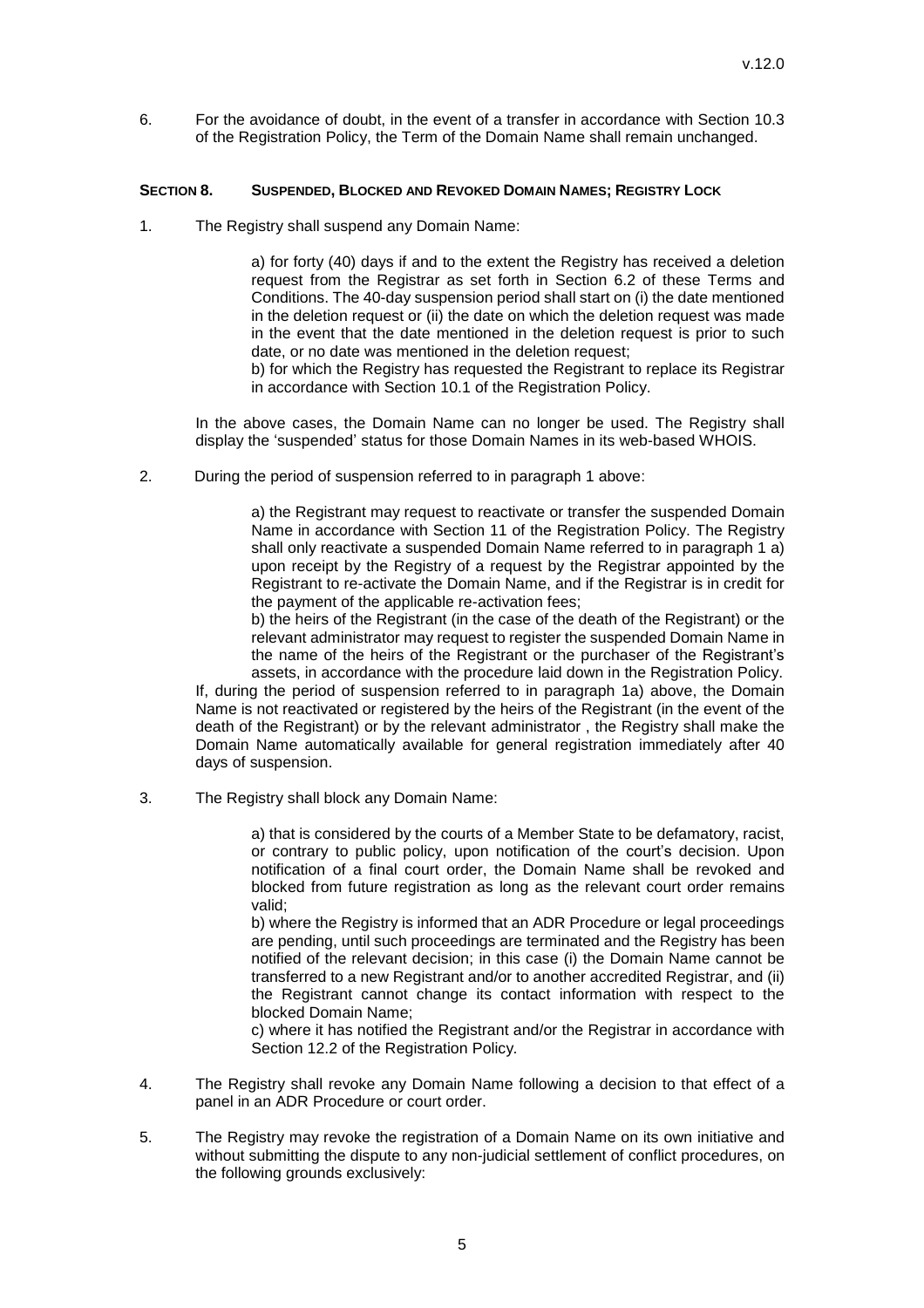- a) outstanding unpaid debts owed to the Registry;
- b) non-fulfilment by the Registrant of the Eligibility Criteria; or
- c) breach of the Rules by the Registrant

subject to compliance with the procedure laid down in Section 12 of the Registration Policy.

6. The Registrar may request that the Registry activate the Registry Lock service for a Domain Name at any time. The Registry Lock service refers to the service provided by the Registry to protect the Domain Name against accidental changes, transfers, or deletions by locking the Domain Name. During the time that the Registry Lock service is active for a specific Domain Name, that Domain Name cannot be cancelled, updated or transferred to either a new Registrant or another Registrar.

#### **SECTION 9. RIGHTS GRANTED**

- 1. Upon registration of a Domain Name, the Registrant obtains a limited, transferable, renewable, exclusive right to use the Domain Name for the Term unless otherwise stated in the Rules. No other rights can be claimed by the Registrant except for those included herein.
- 2. The Registrant shall not be entitled to exercise any right of withdrawal following the registration of a Domain Name.

#### **SECTION 10. COMMUNICATION BETWEEN THE REGISTRY AND THE REGISTRANT**

1. Any official communication between the Registry and the Registrant shall be conducted by email as follows:

a) If to the Registry: [info@eurid.eu;](mailto:info@eurid.eu)

b) If to the Registrant: the contact email address communicated to the Registry via the Registrar and as published in the web-based WHOIS.

2. Any communication between the Registry and the Registrant shall be in one of the official languages of the European Union.

#### **SECTION 11. PRIVACY AND DATA PROTECTION**

By registering a Domain Name and accepting the Terms and Conditions, the Registrant and, if applicable, the Onsite Contact authorises the Registry to process personal and other data required to operate the Domain Name system in accordance with the Privacy Policy and the WHOIS Policy, available on the Website of the Registry.

For the purposes of ensuring the accuracy of the registration data as required by the Rules and for other administrative purposes, the Registry may involve data processors and sub-data processors to process the Registrant's personal data contained in the Registry's registration database, always on behalf of, and as instructed by, the Registry.

### **SECTION 12. LIMITATION OF LIABILITY**

- 1. The Registry shall not be liable for any loss, including direct or indirect loss, consequential loss and loss of profits, whether contractual, based in tort (including negligence) or otherwise arising, resulting from or related to the registration or use of a Domain Name or to use of its software or Website of the Registry, even if it has been advised of the possibility of such loss, including but not limited to:
	- a) registration or renewal of (or the failure to register or renew) a Domain Name in favour of a Registrant or a third party due to an error concerning their identity;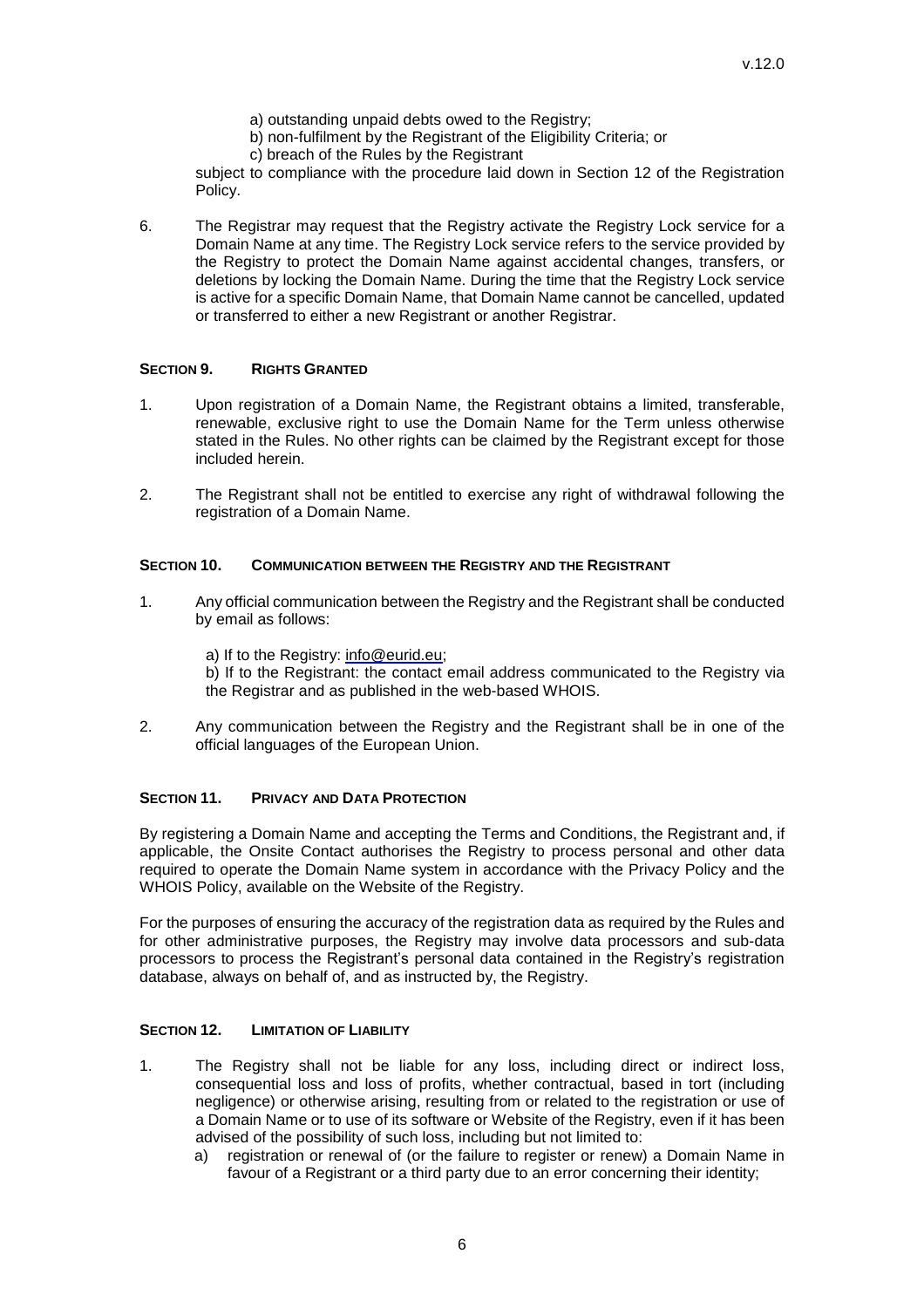- b) termination of the Registry's authority to register domain names in the Top Level Domain;
- c) rights that third parties might claim over a Domain Name,
- d) technical problems or faults;
- e) acts or omissions of a Registrar regarding the registration or renewal of a Domain Name that may result in the deletion of such a Domain Name; except in cases where the Registry´s wilful misconduct is proved.

In any event, the Registry's liability for damages shall be limited to the amount of the registration fee that applies at the time the dispute is raised with the Registry. The Registrant agrees that no greater or other damages may be claimed from the Registry.

- 2. The Registrant shall be liable for any costs, expenses, or damages incurred by the Registry for any breach of these Terms and Conditions by the Registrant. Furthermore, the Registrant shall not hold the Registry responsible in claims filed or disputes initiated by third parties, and shall compensate the Registry for any costs or expenses incurred or damages it may suffer through third parties taking action against it on the grounds that the registration or the use of the Domain Name by the Registrant infringe the rights of said third parties.
- 3. In the event that EURid is requested by any law enforcement authority to take any action against a Domain Name (including, but not limited to, redirecting or invalidating a Domain Name), EURid will comply with such a request. EURid cannot be held liable for any damages and/or losses suffered by the Registrant or any third party as a result of such compliance.
- 4. For the purposes of this Section, the term 'Registry' shall also refer to its members, subcontractors, and their respective directors and employees.

### **SECTION 13. AMENDMENTS**

- 1. These Terms and Conditions and the Registration Policy are subject to changes as described in this Section.
- 2. If the Registry decides to change these Terms and Conditions and/or the Registration Policy, it will make the new terms available to the public by posting them on the Website of the Registry at least thirty (30) days before the new terms are enforced (and upon their taking effect on the announced date, said new terms shall become the Terms and Conditions and/or the Registration Policy). Each Domain Name registration will be handled according to the Rules in effect on the date that the Domain Name registration is completed. Possible legacies relating to Domain Name registrations that were made prior to the enforcement of these Terms and Conditions will be managed according to the procedures available on the Website of the Registry.
- 3. By way of exception to the provision set out in Section 13.2 above, the Registry may dispense with the aforementioned minimum period of thirty (30) days. Such modifications will take effect at the time they are announced on the Website of the Registry. The Registry may only make use of this specific procedure provided that the relevant modifications seem to be justified within the relevant national or international technical context, and provided they are intended to prevent Domain Name registrations of a speculative or abusive nature.
- 4. At no time will the Registry have any obligation to personally inform Registrants that these Terms and Conditions and/or the Registration Policy are to be or have been modified.

### **SECTION 14. APPLICABLE LAW AND JURISDICTION**

These Terms and Conditions and any relation between the Registry and the Registrant under the same are subject to Belgian law. In the event of any dispute, disagreement or claim between the Registry and the Registrant, the courts in Brussels (Belgium) shall have exclusive jurisdiction except for the cases referred to in Section 15.